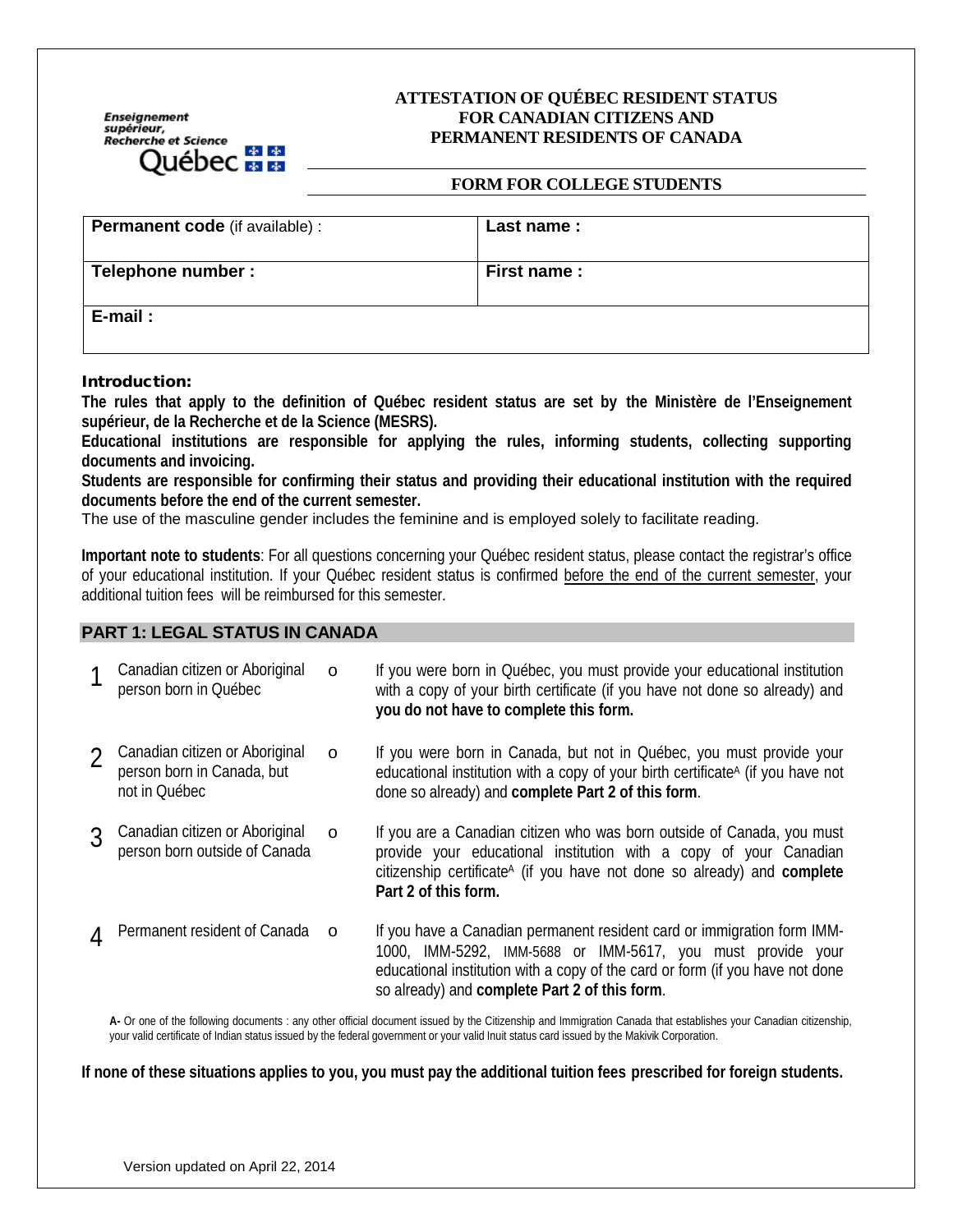## **PART 2: RESIDENCY IN QUÉBEC**

To claim Québec resident status, you must demonstrate that one of the following situations applies to you. Please check off the appropriate situation and provide your educational institution with the required documents (see the list of these documents on page 3).

| Situation      |                                                                                                                                                                                                                                                    | Documents required                                                       | Socrate<br>(reserved for<br>employees) |
|----------------|----------------------------------------------------------------------------------------------------------------------------------------------------------------------------------------------------------------------------------------------------|--------------------------------------------------------------------------|----------------------------------------|
| 1 <sub>O</sub> | You have a birth certificate that meets MESRS criteria.                                                                                                                                                                                            | 1                                                                        | 01                                     |
| 2 <sub>O</sub> | Your Québec resident status has already been recognized by a Québec<br>educational institution and you have demonstrated continuity of studies<br>without interrupting your studies for more than two semesters (excluding the<br>summer semester) | <b>NoneA</b>                                                             | 30<br>81                               |
| 3 O            | You have a Québec selection certificate (certificat de sélection du Québec-<br>CSQ).                                                                                                                                                               | $\mathfrak{Z}$                                                           | 04                                     |
| 4 O            | One of your parents <sup>B</sup> or your sponsor <sup>c</sup> has his or her main residence in<br>Québec.                                                                                                                                          | (5 or [7 and 8]) and<br>(10 or 11)                                       | 61                                     |
| 5 O            | You resided in Québec for 12 months before the beginning of the semester<br>and you were not studying full-time at a Québec educational institution<br>during that 12-month period.                                                                | 4 or (6 and 8) <sup>D</sup>                                              | 63                                     |
| 6 O            | You are receiving financial assistance from Aide financière aux études du<br>Québec or you are a former recipient and did not interrupt your studies for<br>more than two semesters (excluding the summer semester).                               | 9                                                                        | 52                                     |
| 7 O            | At the time of registration or before the end of the semester, you had been<br>residing in Québec for more than three months and you had not resided<br>elsewhere in Canada for more than three months since your arrival in the<br>country.       | (4 or [6 and 8]) and<br>18                                               | 64                                     |
| 8 O            | Your spouse <sup>E</sup> is considered a Québec resident according to one of the<br>situations falling under Part 2.                                                                                                                               | (13 or 14 or 21) and<br>proof of your spouse's<br>Québec resident status | 65                                     |
| 9 O            | You are a member of an Aboriginal nation in Québec.                                                                                                                                                                                                | 15 and 16 or<br>$(16$ and $20)$                                          | 53                                     |
| 10O            | You have continued to reside in Québec even though your parents <sup>B</sup> or<br>sponsor <sup>c</sup> no longer reside here.                                                                                                                     | (4 or [6 and 8]) and 7<br>and (10 or 11)                                 | 62                                     |
| 11 <b>O</b>    | You were adopted by a person residing in Québec at the time of the<br>adoption.                                                                                                                                                                    | 1 or 2                                                                   | 02                                     |
| 12O            | Both of your two parents <sup>B</sup> or your sponsor <sup>c</sup> are deceased and one of your<br>parents or your sponsor was residing in Québec at the time of death.                                                                            | (10 or 11) and 12                                                        | 03                                     |
| 13O            | Your Québec resident status has already been recognized by a Québec<br>educational institution during the last five years and, during that period, you<br>resided in Québec during three consecutive years.                                        | 4 or (6 and 8) or 19                                                     | 69                                     |
| 14O            | You are a student living in a foster home in Québec.                                                                                                                                                                                               | 17                                                                       | 68                                     |

A- The educational institution will consult the MESRS databases (see Additional Explanations, point **i**).

B- A legal tutor, recognized by a federal or provincial Court, can substitute for parents.

C-*Sponsor* within the meaning of the *Act respecting immigration to Québec*

D-A student who was enrolled in an educational institution during the reference period may be required to provide proof of attendance (eg a transcript).

E- The definition of *spouse* is set out in the Additional Explanations, point m)

**If none of these situations applies to you, you do not qualify as a Québec resident and you must pay the additional tuition fees applicable to Canadian students who are not Québec residents. For more information, please contact the registrar's office of your institution.**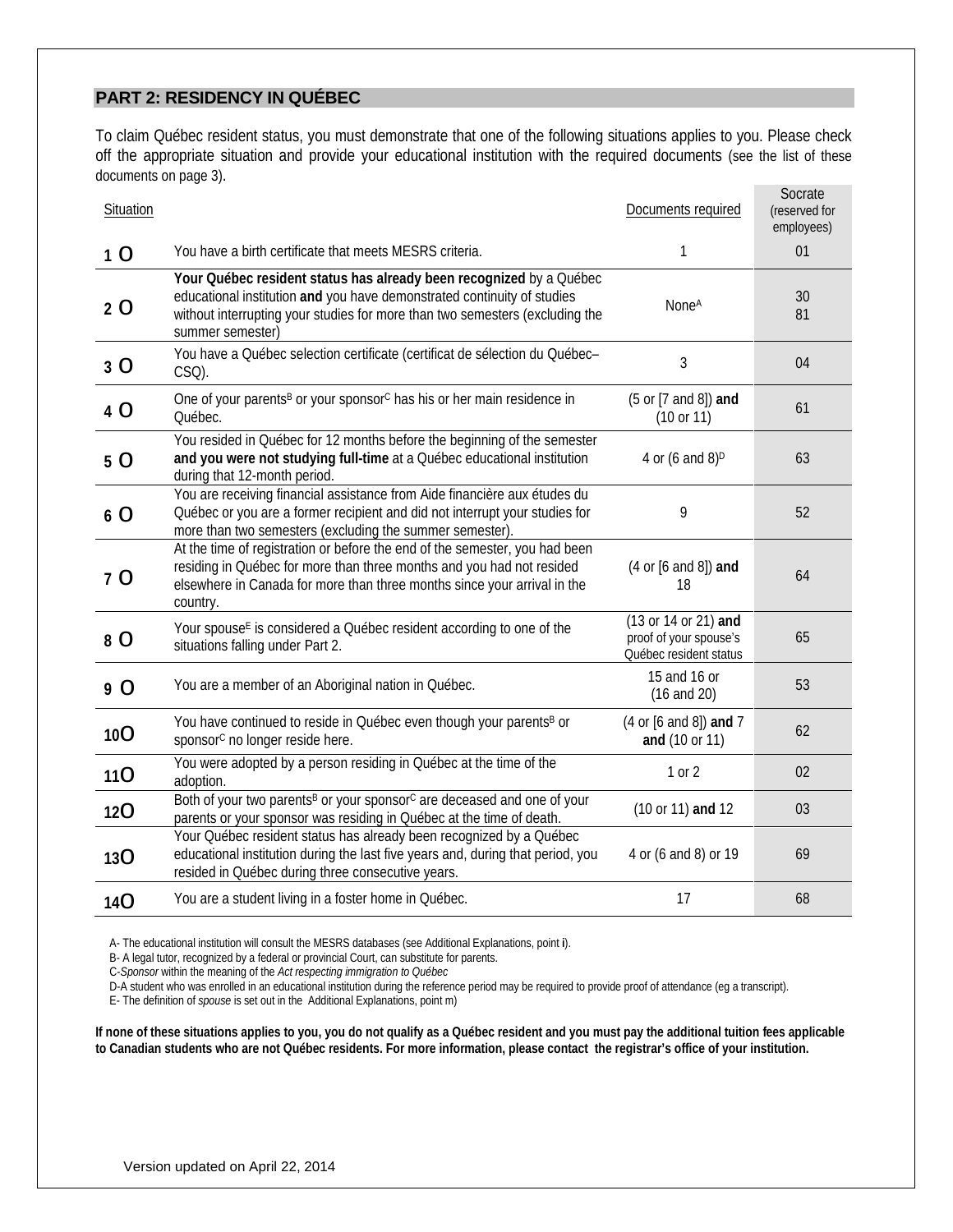|    | <b>Documents required</b>                                                                                                                                                                                                                                                                                                                                                                                                                                                                                                                                          | Additional<br>Explanations |  |  |  |
|----|--------------------------------------------------------------------------------------------------------------------------------------------------------------------------------------------------------------------------------------------------------------------------------------------------------------------------------------------------------------------------------------------------------------------------------------------------------------------------------------------------------------------------------------------------------------------|----------------------------|--|--|--|
|    | Québec birth certificate that meets MESRS criteria                                                                                                                                                                                                                                                                                                                                                                                                                                                                                                                 | f                          |  |  |  |
| 2  | Valid adoption judgment                                                                                                                                                                                                                                                                                                                                                                                                                                                                                                                                            |                            |  |  |  |
| 3  | Québec selection certificate (certificat de sélection du Québec-CSQ) or immigration form IMM-1000, IMM-5292, IMM-5688<br>or IMM-5617 with CSQ number or official letter from the Ministère de l'Immigration et des Communautés culturelles<br>confirming the issue of a CSQ. The CSQ must have been issued before permanent resident status was obtained.                                                                                                                                                                                                          |                            |  |  |  |
| 4  | Your Québec health insurance card that demonstrates the situation checked off in Part 2                                                                                                                                                                                                                                                                                                                                                                                                                                                                            | g                          |  |  |  |
| 5  | Your parent's or sponsor's Québec health insurance card that demonstrates the situation checked off in Part 2                                                                                                                                                                                                                                                                                                                                                                                                                                                      |                            |  |  |  |
| 6  | One of the following documents in your name, where the dates demonstrate the situation checked off in Part 2: municipal tax<br>assessment, school tax assessment, mortgage statement, lease, or letter from the landlord and copy of the lease<br>establishing residency                                                                                                                                                                                                                                                                                           |                            |  |  |  |
| 7  | One of the following documents in your parent's or sponsor's name, where the dates demonstrate the situation checked off in<br>Part 2: municipal tax assessment, school tax assessment, mortgage statement, lease, or letter from the landlord and copy of<br>the lease establishing residency                                                                                                                                                                                                                                                                     |                            |  |  |  |
| 8  | Two extracts from different documents in the name of the person concerned attesting to the receipt of mail during the period<br>in question at the address indicated on the lease or tax assessment. The following documents will be accepted: public<br>service invoices, driver's licence, official correspondence from a municipal, provincial or federal government, official<br>correspondence from a financial institution, official correspondence from an educational institution other than the institution to<br>which you are submitting this form.     | k                          |  |  |  |
| 9  | Proof of a student loan granted by Aide financière aux études du Québec and, if needed, transcripts that demonstrate the<br>continuity of studies                                                                                                                                                                                                                                                                                                                                                                                                                  |                            |  |  |  |
| 10 | Your birth certificate or official immigration document indicating the names of both parents (or federal or provincial court order<br>granting legal custody of the student)                                                                                                                                                                                                                                                                                                                                                                                       |                            |  |  |  |
| 11 | Immigration form IMM-1000, IMM-5292, IMM-5688 or IMM-5617 indicating the sponsor's name                                                                                                                                                                                                                                                                                                                                                                                                                                                                            |                            |  |  |  |
| 12 | Death certificate for your father and mother or your sponsor (at least one must be issued by the Directeur de l'état civil du<br>Québec)                                                                                                                                                                                                                                                                                                                                                                                                                           |                            |  |  |  |
| 13 | Certificate or attestation of marriage or civil union                                                                                                                                                                                                                                                                                                                                                                                                                                                                                                              |                            |  |  |  |
| 14 | If they are living in a de facto union for at least three years, a sworn statement of the student specifying the date of the<br>beginning of this union and attesting that they are living together in a de facto union for at least three years and that they<br>present themselves publicly as a couple.                                                                                                                                                                                                                                                         | m                          |  |  |  |
| 15 | A valid certificate of Indian status issued by the federal government of Canada                                                                                                                                                                                                                                                                                                                                                                                                                                                                                    | 0                          |  |  |  |
| 16 | Your registry group (or band) officially recognized in Québec or letter from the band council confirming that you are a<br>member of an Aboriginal nation in Québec or, for beneficiaries of the James Bay and Northern Québec Agreement, a card<br>issued by the Grand Council of the Cree or a letter from the Makivik Corporation indicating your beneficiary number and<br>confirming your settlement in Québec                                                                                                                                                | $\Omega$                   |  |  |  |
| 17 | Court order indicating the foster home                                                                                                                                                                                                                                                                                                                                                                                                                                                                                                                             |                            |  |  |  |
| 18 | Documents showing the date on which you obtained permanent residency or Canadian citizenship (IMM-1000, IMM-5292,<br>IMM-5688, IMM-5617 or other) as well as the file demonstrating that you have not resided elsewhere in Canada for more<br>than three months since that date (proof to be established for at least 3 months and over the last 10 years at the most).                                                                                                                                                                                            | H.                         |  |  |  |
| 19 | Proof of full time registration during 2 semesters per year (fall and winter) for the period in question                                                                                                                                                                                                                                                                                                                                                                                                                                                           |                            |  |  |  |
| 20 | Valid Inuit status card or letter confirming Inuit status, issued by the Makivik Corporation                                                                                                                                                                                                                                                                                                                                                                                                                                                                       | 0                          |  |  |  |
| 21 | If they are living in a de facto union for at least one year and they have a child together, a sworn statement of the student<br>specifying the date of the beginning of this union and attesting that they are living together in a de facto union for at least one<br>year and that they present themselves publicly as a couple and proof of filiation showing that the student and his or her<br>spouse are parents of the same child: birth certificate showing the first and last names of both parents, copy of an act of birth<br>or the adoption judgment | m                          |  |  |  |

N. B. The documents required will be used only to establish the student's Québec resident status. Students who make a false statement will have to pay the unpaid additional tuition fees and will be subject to the legal action provided for false sworn statements.

**Please submit this form to your educational institution.**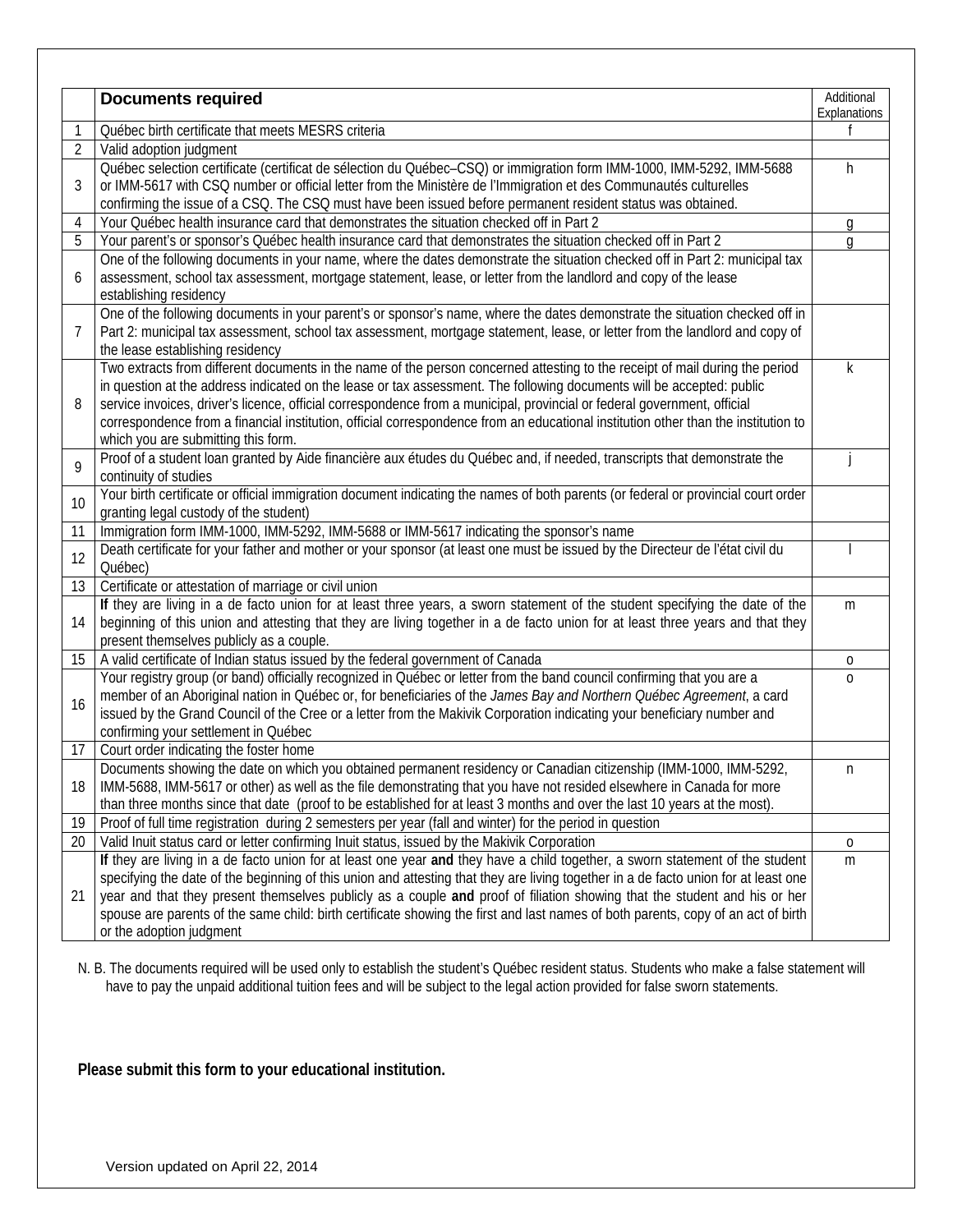## **ATTESTATION OF QUÉBEC RESIDENT STATUS FOR CANADIAN CITIZENS AND PERMANENT RESIDENTS OF CANADA**

#### **Additional Explanations Related to the "Attestation of Québec Resident Status" Form**

#### **a) Definition**

The definition of "Québec resident" has applied to all Canadian citizens and all permanent residents of Canada since the fall of 1997 for universities and the fall of 2000 for colleges. The definition is the same for both levels of education:

A student is considered a Québec resident if he or she is a Canadian citizen or permanent resident\* within the meaning of the applicable immigration legislation **and** if any one of the following situations applies:

- 1. The student was born in Québec or was adopted by a person who was residing in Québec at the time of the adoption.
- 2. One of the student's parents or his or her sponsor\*\* resides in Québec.
- 3. The student's parents or sponsor\*\* are deceased and one of the parents or the sponsor was residing in Québec at the time of death.
- 4. The student maintains his or her residence in Québec even though his or her parents or sponsor\*\* no longer reside in Québec.
- 5. Québec is the last place where the student has resided for 12 consecutive months without pursuing full-time studies during that period.
- 6. The student holds a selection certificate (certificat de sélection du Québec–CSQ) issued under section 3.1 of the *Act respecting immigration to Québec* (chapter I-0.2).
- 7. The student has been residing in Québec for at least three months without having resided in another province for more than three months.
- 8. The student resided in Québec according to above paragraphs 2, 4, 5 or 7 for three consecutive years in the last five years.
- 9. The student's spouse was or is residing in Québec according to one of the preceding paragraphs.
- Proof of Canadian citizenship or permanent residency: birth certificate, citizenship certificate, permanent resident card, confirmation of permanent residence (immigration form IMM-1000, IMM-5292, IMM-5688 or IMM-5617), passport or valid certificate of Indian status issued by the federal government of Canada *or valid Inuit status card issued by the Makivik Corporation.*
- \*\* The term "parents" means the student's father and mother, and the term "sponsor" means a Canadian citizen or a permanent resident, other than the student's father, mother or spouse, who sponsors the application for landing of a permanent resident within the meaning of the *Act respecting immigration to Québec.*

#### **b) Permanence of status**

Paragraphs 1, 3 and 6 of the above definition describe permanent situations. Unless the definition is amended, a student will retain his or her status indefinitely. Status under the other paragraphs is provisional. This means that a student who qualifies as a Québec resident and who interrupts his or her studies for more than two semesters (excluding the summer semester) must once again apply for Québec resident status upon re-enrollment.

#### **c) Foreign students**

Foreign students are not affected by this definition and are not required to complete the form. They must contact the Registrar of their educational institution for further information on how their tuition fees are calculated.

#### **d) Adjustment of tuition fees**

Students who are not considered Québec residents by their educational institution have until the end of the current semester to submit proof to the contrary. It is the student's responsibility to provide the required documents. Tuition fees will not be adjusted once the semester has ended.

#### **e) Obligation to complete the form**

Students should complete the form when their educational institution requests them to do so or when they register for a course that results in additional tuition fees applicable to Canadian students who are not Québec residents (invoicing or on-line inquiry concerning tuition fees payable). Educational institutions will determine Québec resident status for certain students on the basis of information received during the admissions procedure or obtained by consulting the databases of the Ministère de l'Enseignement supérieur, de la Recherche et de la Science (MESRS). All other students must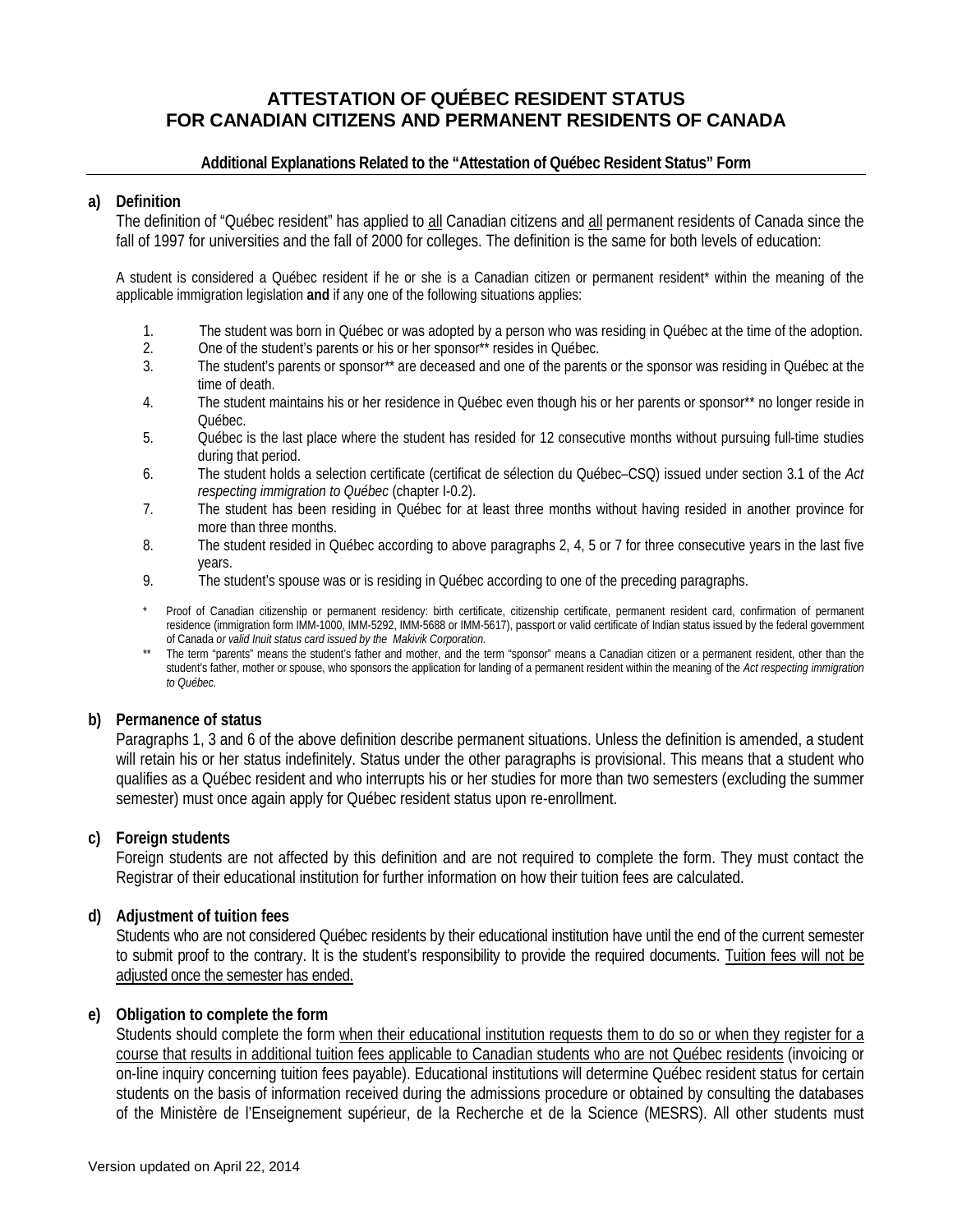demonstrate their status by completing this form. Students not considered Québec residents, must pay the additional tuition fees applicable to Canadian students, such as required by law.

### **f) Holder of a birth certificate meeting MESRS criteria**

For the purpose of this definition, some persons are considered to have been born in Québec if they hold a birth certificate issued by the Directeur de l'état civil du Québec, containing the designation "certified." If, however, the birth certificate mentions that it is certified with reference to article 137 of the *Civil Code of Québec*, the student will **not** be considered to have been born in Québec, because this reference indicates official documents issued outside of Québec. Other less common documents may be accepted. Attach a photocopy of the official document.

#### **g) Use of Québec health insurance card**

The health insurance card may not enable the institution to prove the situation chosen by the student. In such a case, the student must provide the other documents required to establish the situation. In all cases, the health insurance card must be valid at the time of submission by the student. Anyone who wishes to keep his or her personal identification number confidential may mask it before making a copy.

# **h) Holder of a valid Québec selection certificate (certificat de sélection du Québec–CSQ)**

This document is issued by the Ministère de l'Immigration et des Communautés culturelles to certain individuals who request one **before** obtaining permanent residency in Canada. A person who is already a permanent resident or Canadian citizen may not obtain this document.

#### **i) Québec resident status has already been recognized by another institution and in continuity of studies**

When a student's Québec resident status has already been recognized by another Québec educational institution (secondary, college or university) and the student has demonstrated continuity of studies in a college (without interrupting studies for more than two semesters, excluding the summer semester, since the student's status was established), the student does not have to prove this status again. The educational institution will obtain information from the MESRS databases. For technical reasons, the educational institution may not be able to obtain the required information. In that case, the student will once again have to provide proof of residency. For permanent cases of Québec resident status (see note, point **b**), the period during which studies were interrupted is not relevant.

**j) Person who receives financial assistance from Aide financière aux études (AFE) or former recipient who has not interrupted his or her studies for more than two semesters** (excluding the summer semester) Because the definition of Québec resident status applied by AFE is the same as for colleges and universities, students who have already demonstrated their status when they applied for financial assistance do not have to demonstrate their status again when they register. They must, however, provide proof of their eligibility to AFE. As soon as a student receives confirmation of his or her loan, he may be reimbursed for his or her non-resident tuition fees, for the current semester. **He must, however, present proof before the end of the semester.** It should be noted, however, that a student recognized as a Québec resident is not necessarily entitled to this financial assistance.

## **k) Residing in Québec for 12 months prior to the beginning of the semester and not having studied full-time during that 12-month period**

The reference period is 12 consecutive months within the 18 months preceding the beginning of studies. For example, a student may submit documents in May 2014 if he or she begins his or her studies in September 2014; the reference period is therefore May 2013 to May 2014.

## **l) Both parents or the sponsor are deceased and one of the parents or the sponsor resided in Québec at the time of death**

The death certificate of one of the two parents must have been issued by the Directeur de l'état civil du Québec.

#### **m) Definition of spouse**

Is the spouse of the student, the person with whom he is married, in a civil union or in a de facto union. To establish the status of Quebec resident, in the case of de facto spouses, they must live together and present themselves publicly as a couple for at least three years, or if they have a child together, for at least one year.